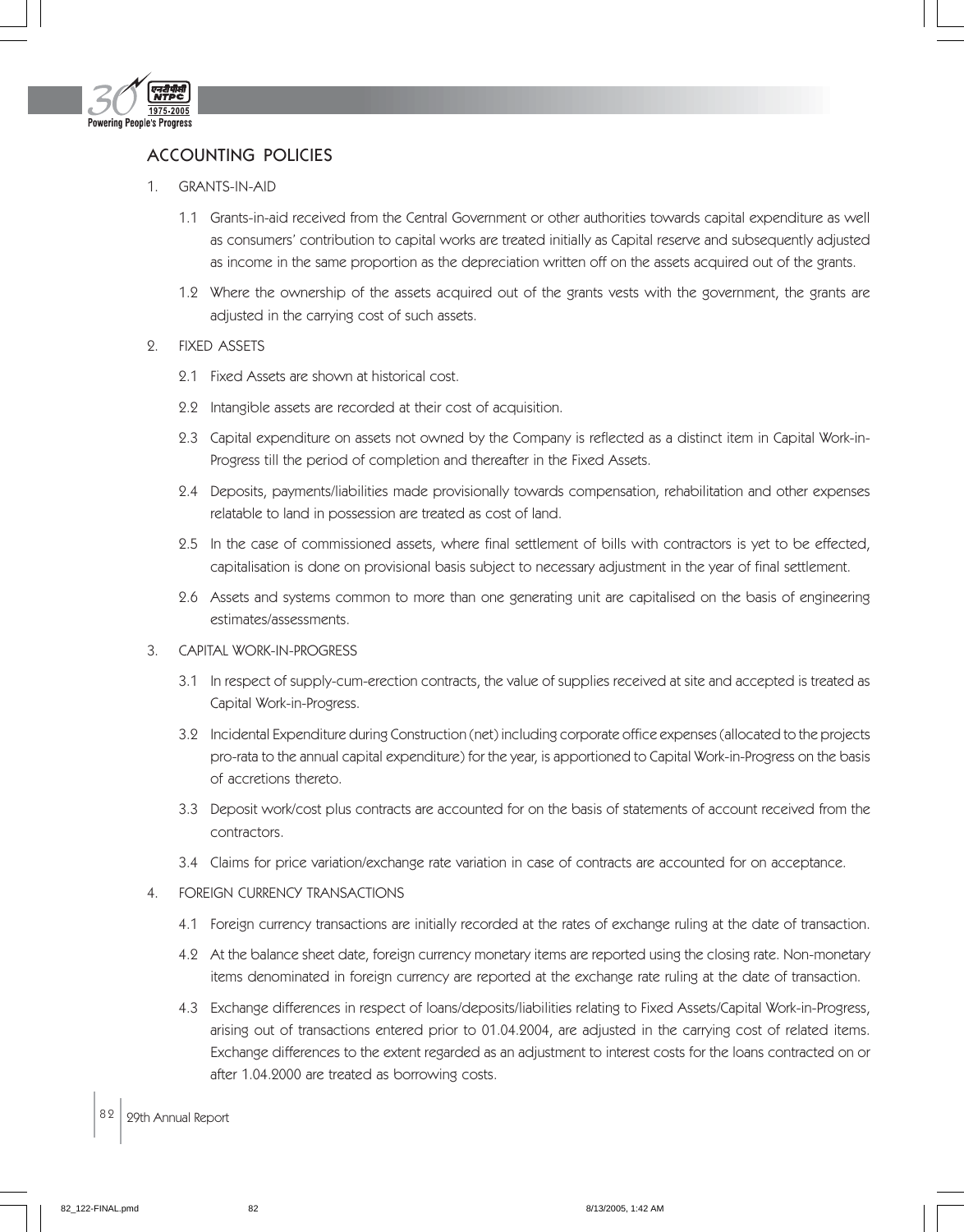- 4.4 Exchange differences in respect of loans/deposits/liabilities relating to Fixed Assets/Capital Work-in-Progress acquired from a country outside India, arising out of transactions entered on or after 01.04.2004, are adjusted in the carrying cost of related items.
- 4.5 Other exchange differences are recognized as income or expense in the period in which they arise.
- 5. BORROWING COSTS

Borrowing costs attributable to the fixed assets during their construction/renovation and modernisation are capitalised. Such borrowing costs are apportioned on the average balance of Capital Work-in-Progress for the year. Other borrowing costs are recognised as an expense in the period in which they are incurred.

- 6. INVESTMENTS
	- 6.1 Current Investments are valued at lower of cost and fair value.
	- 6.2 Long term investments are carried at cost. Provision is made for diminution, other than temporary, in the value of such investments.
- 7. INVENTORIES
	- 7.1 Inventories, other than scrap, are valued at cost, on weighted average basis. Stores-in-transit are valued at cost.
	- 7.2 Steel scrap is valued at realizable value. Other scrap is considered at nil value and accounted for on realization.
	- 7.3 Losses towards unserviceable and obsolete stores and spares identified on review of inventories are provided for in the accounts.

## 8. PROFIT AND LOSS ACCOUNT

- 8.1 INCOME RECOGNITION
	- 8.1.1 Sale of energy is accounted for based on tariff rates approved by the Central Electricity Regulatory Commission. In case of power stations where the tariff rates are yet to be approved /agreed with beneficiaries, provisional rates are adopted.
	- 8.1.2 The incentives/disincentives are accounted for based on the norms notified/approved by the Central Electricity Regulatory Commission or agreements with the beneficiaries. In cases of power stations where the same have not been notified/approved/agreed with beneficiaries, incentives/disincentives are accounted for on provisional basis.
	- 8.1.3 Advance against depreciation, forming part of tariff to facilitate repayment of loans, is reduced from sales and considered as deferred revenue to be included in sales in subsequent years.
	- 8.1.4 The surcharge on late payment/overdue sundry debtors for sale of energy is recognized when no significant uncertainty as to measurability or collectability exists.
	- 8.1.5 Interest/surcharge recoverable on advances to suppliers as well as warranty claims/liquidated damages are not treated accrued due to uncertainty of realisation/acceptance and are therefore accounted for on receipt/acceptances.
	- 8.1.6.1 Income from Consultancy service is accounted for on the basis of actual progress/technical assessment of work executed, in line with the terms of respective consultancy contracts.

29th Annual Report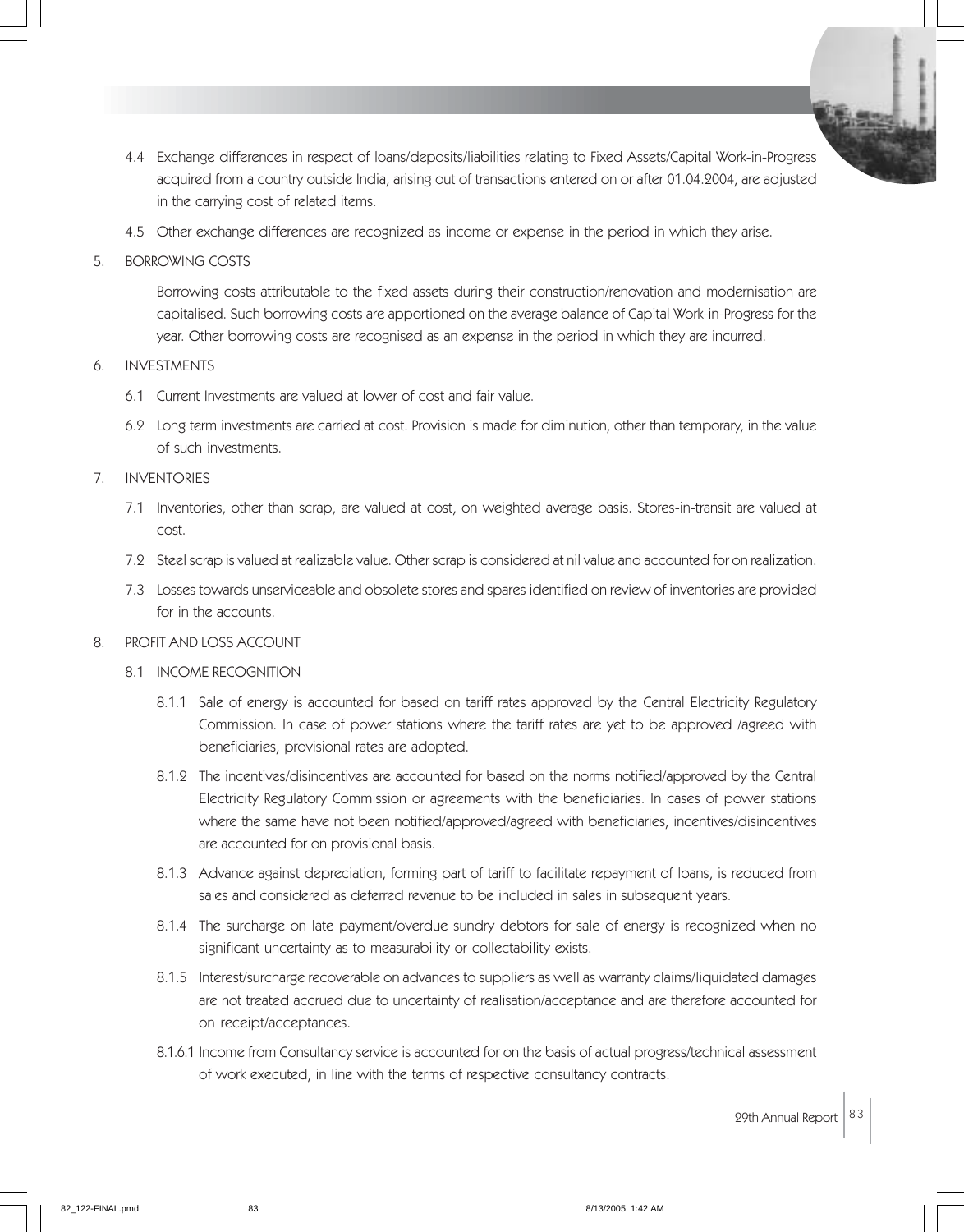

- 8.1.6.2 Claims for reimbursement of expenditure are recognized as other income, as per the terms of Consultancy service contracts.
- 8.1.7 Scrap other than steel scrap is accounted for in the accounts as and when sold.
- 8.1.8 Insurance claims for loss of profit are accounted for in the year of acceptance. Other insurance claims are accounted for based on certainty of realisation.

## 8.2 EXPENDITURE

8.2.1 Depreciation is charged on straight line method at the rates specified in Schedule XIV of the Companies Act, 1956 except for the following assets in respect of which depreciation is charged at the rates mentioned below:

| a) Kutcha Roads                                                                                                                                                        | 47.50 %  |
|------------------------------------------------------------------------------------------------------------------------------------------------------------------------|----------|
| b) Enabling works                                                                                                                                                      |          |
| residential buildings including their internal electrification<br>$\sim$                                                                                               | $6.33\%$ |
| non-residential buildings including their internal electrification,<br>water supply, sewerage & drainage works, railway sidings,<br>aerodromes, helipads and airstrips | 19.00%   |

- 8.2.2 Depreciation on additions to/deductions from fixed assets during the year is charged on pro-rata basis from/up to the month in which the asset is available for use/disposal.
- 8.2.3 Assets costing up to Rs.5000/- are fully depreciated in the year of capitalization.
- 8.2.4 Cost of Computer software recognized as intangible assets is amortised on straight line method over a period of legal right to use or 3 years, whichever is earlier.
- 8.2.5 Where the cost of depreciable assets has undergone a change during the year due to increase/ decrease in long term liabilities on account of exchange fluctuation, price adjustment, change in duties or similar factors, the unamortised balance of such asset is depreciated prospectively over the residual life determined on the basis of the rate of depreciation.
- 8.2.6 Machinery spares which can be used only in connection with an item of fixed asset and whose use is expected to be irregular are capitalised and depreciated over the residual useful life of the related plant and machinery.
- 8.2.7 Capital expenditure referred to in Para 2.3 is amortised over a period of 4 years from the year in which the first unit of project concerned comes into commercial operation and thereafter from the year in which the relevant asset becomes available for use. However, such expenditure for community development in case of stations fully under operation is charged off to revenue.
- 8.2.8 Leasehold buildings are amortised over the lease period or 30 years, whichever is lower. Leasehold land and buildings, whose lease period is yet to be finalised, are amortised over a period of 30 years.
- 8.2.9.1 Expenses on training, recruitment and ex-gratia payments under Voluntary Retirement Scheme are charged to revenue in the year of incurrence.

## 84 | 29th Annual Report